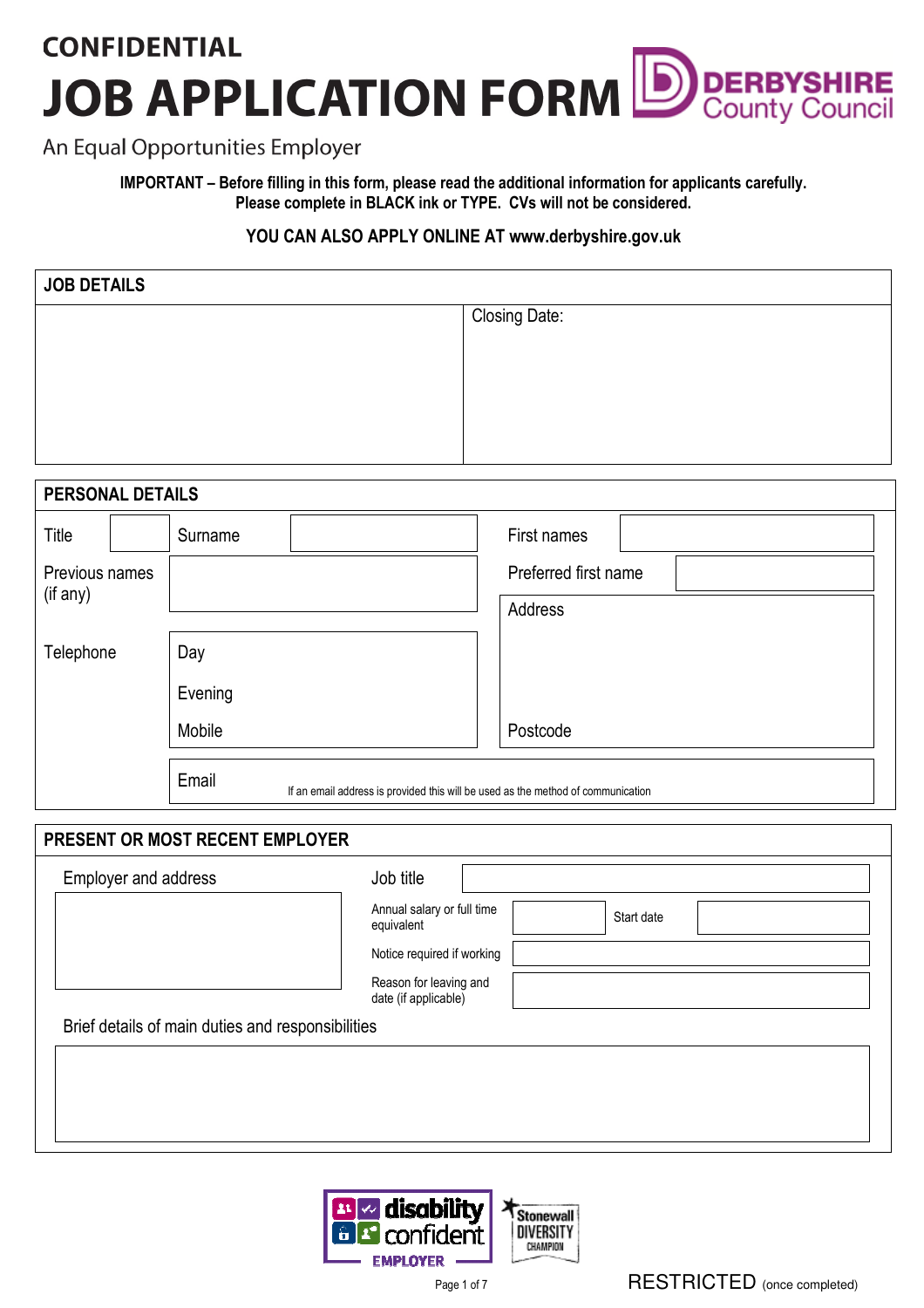### PREVIOUS EMPLOYMENT

Please give details of all previous jobs since leaving full time education. Full details should be given for any period not accounted for by full time employment, education or training (e.g. unemployment, voluntary work, raising a family, part time work).

| Employer and<br>address | Job title and main duties | Dates<br>from |               | Reason for leaving |
|-------------------------|---------------------------|---------------|---------------|--------------------|
|                         |                           |               | $\mathsf{to}$ |                    |
|                         |                           |               |               |                    |
|                         |                           |               |               |                    |
|                         |                           |               |               |                    |
|                         |                           |               |               |                    |
|                         |                           |               |               |                    |
|                         |                           |               |               |                    |
|                         |                           |               |               |                    |
|                         |                           |               |               |                    |
|                         |                           |               |               |                    |
|                         |                           |               |               |                    |
|                         |                           |               |               |                    |
|                         |                           |               |               |                    |
|                         |                           |               |               |                    |
|                         |                           |               |               |                    |
|                         |                           |               |               |                    |
|                         |                           |               |               |                    |
|                         |                           |               |               |                    |
|                         |                           |               |               |                    |
|                         |                           |               |               |                    |
|                         |                           |               |               |                    |

### MEMBERSHIP OF PROFESSIONAL BODIES/ASSOCIATIONS

Please give details of membership of professional or technical bodies/associations. This section will not be relevant for some jobs.

| Name of professional body | Membership level | Date joined | Professional registration<br>number/reference |
|---------------------------|------------------|-------------|-----------------------------------------------|
|                           |                  |             |                                               |
|                           |                  |             |                                               |
|                           |                  |             |                                               |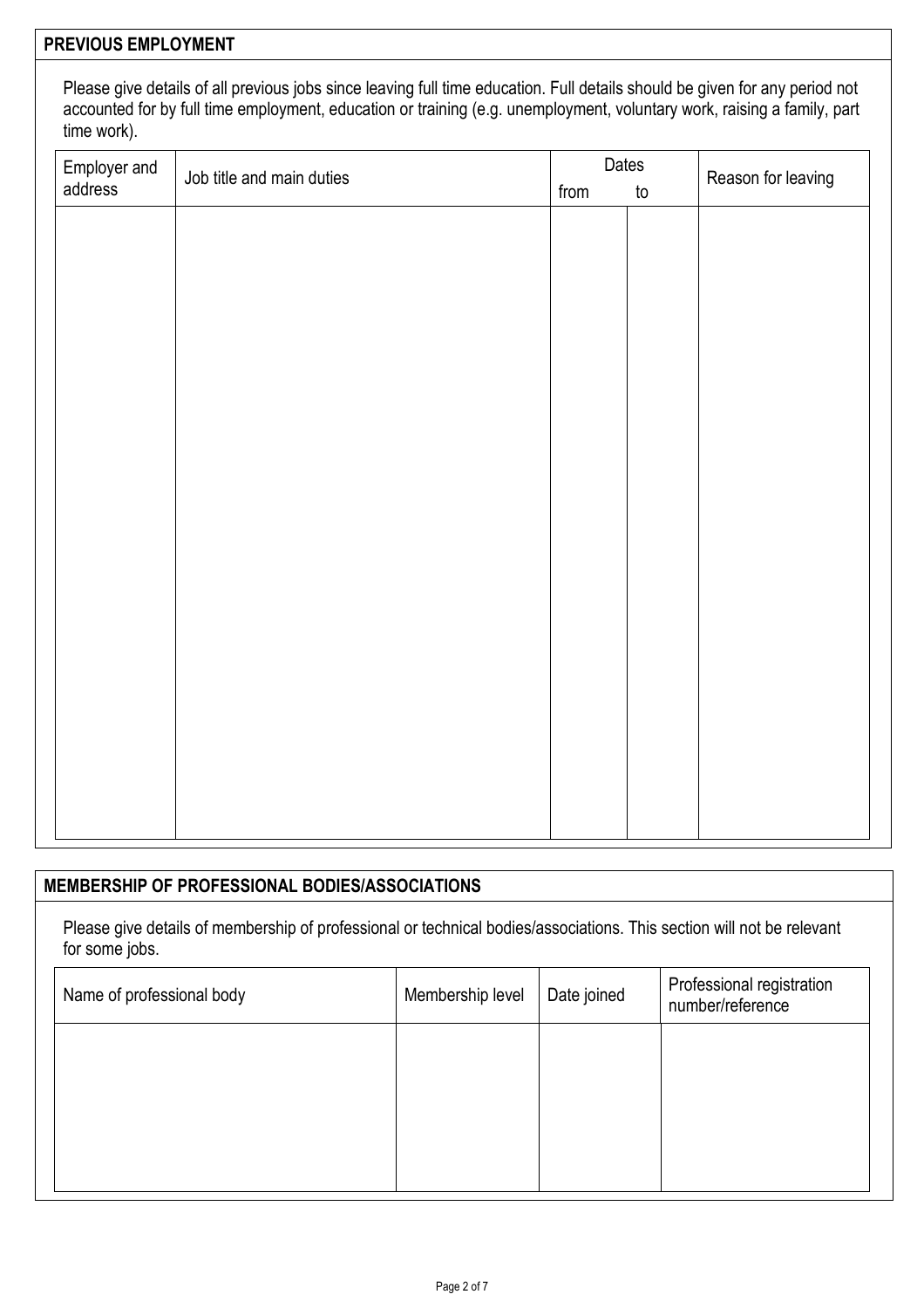# EDUCATION Please give details of your education and qualifications. Establishment attended Course title/subject Qualification(s) or outcome Dates from to

| PROFESSIONAL AND VOCATIONAL TRAINING |        |                                                                                              |  |             |
|--------------------------------------|--------|----------------------------------------------------------------------------------------------|--|-------------|
|                                      |        | Please give details of any relevant training. This section will not be relevant to some jobs |  |             |
| Establishment attended               | Course | Qualification(s) or<br>outcome<br>from                                                       |  | Dates<br>to |
|                                      |        |                                                                                              |  |             |
|                                      |        |                                                                                              |  |             |
|                                      |        |                                                                                              |  |             |
|                                      |        |                                                                                              |  |             |
|                                      |        |                                                                                              |  |             |
|                                      |        |                                                                                              |  |             |
|                                      |        |                                                                                              |  |             |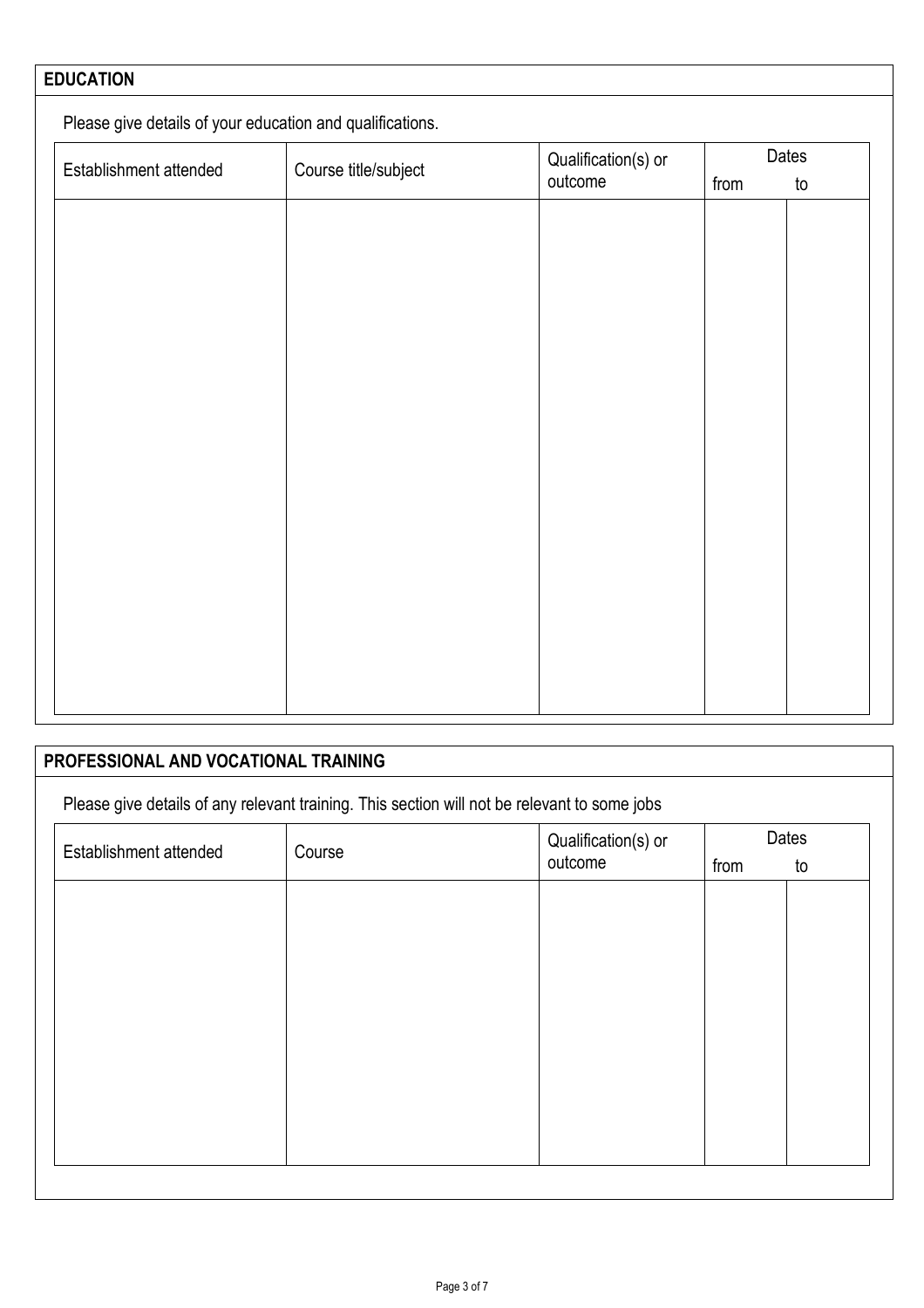### SUITABILITY FOR JOB

Please give further details about why you are suitable for the post, evidencing your previous experience, skills, abilities and knowledge as related to the requirements detailed in the job and person profile. Please continue on a separate sheet if necessary.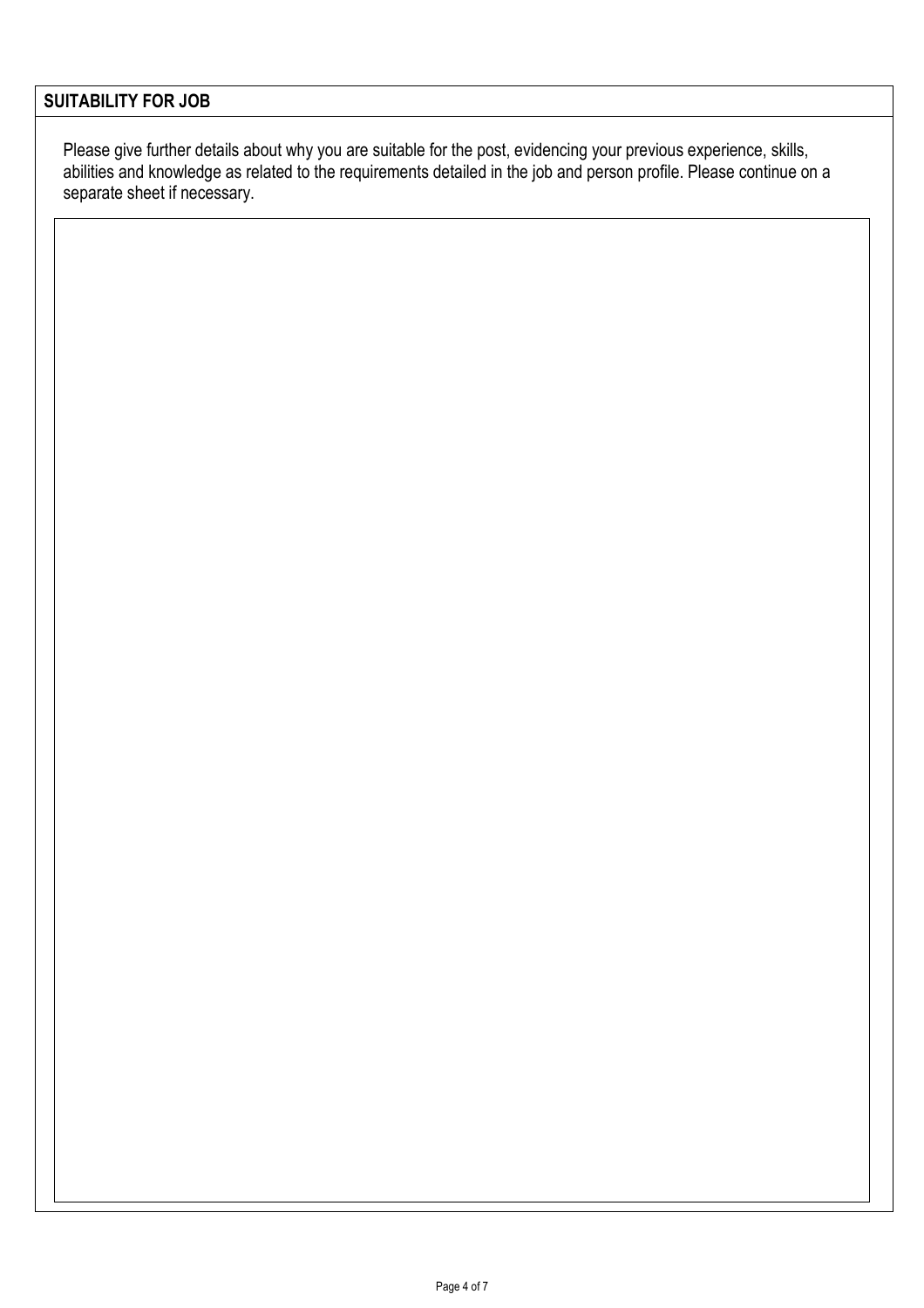| <b>REFERENCES</b>                                                                                                                                                                                                                                                                                                                                                                                                                                                                                                                                                                                                                                                                                                                                                                |                                             |
|----------------------------------------------------------------------------------------------------------------------------------------------------------------------------------------------------------------------------------------------------------------------------------------------------------------------------------------------------------------------------------------------------------------------------------------------------------------------------------------------------------------------------------------------------------------------------------------------------------------------------------------------------------------------------------------------------------------------------------------------------------------------------------|---------------------------------------------|
| Please give the details of two people we may contact for references. Written references will be needed for any candidate who is<br>successful at interview. Please ensure your referees are aware of this, and are happy to provide this information. Referees will<br>be asked for detailed information including disciplinary issues and sickness absence where appropriate.                                                                                                                                                                                                                                                                                                                                                                                                   |                                             |
| Name of your first referee                                                                                                                                                                                                                                                                                                                                                                                                                                                                                                                                                                                                                                                                                                                                                       | Name of your second referee                 |
|                                                                                                                                                                                                                                                                                                                                                                                                                                                                                                                                                                                                                                                                                                                                                                                  |                                             |
| Their job title                                                                                                                                                                                                                                                                                                                                                                                                                                                                                                                                                                                                                                                                                                                                                                  | Their job title                             |
| Their relationship to you e.g. line manager but, when applying for posts<br>based in schools, this should be the headteacher or senior manager                                                                                                                                                                                                                                                                                                                                                                                                                                                                                                                                                                                                                                   | Their relationship to you e.g. line manager |
| Organisation and address                                                                                                                                                                                                                                                                                                                                                                                                                                                                                                                                                                                                                                                                                                                                                         | Organisation and address                    |
| Postcode<br>Email                                                                                                                                                                                                                                                                                                                                                                                                                                                                                                                                                                                                                                                                                                                                                                | Postcode<br>Email                           |
|                                                                                                                                                                                                                                                                                                                                                                                                                                                                                                                                                                                                                                                                                                                                                                                  |                                             |
| Telephone                                                                                                                                                                                                                                                                                                                                                                                                                                                                                                                                                                                                                                                                                                                                                                        | Telephone                                   |
| Can we contact your present employer for a reference before an offer of employment is made?<br>For all posts where you are employed directly by the school's governing body or if you are applying for a post as a<br>teaching assistant in a Council service references will be taken up prior to interview; if you do not give your permission<br>for this to be done you should contact the head of the establishment or recruiting manager to discuss. Details of your<br>sickness absences will only be requested if you are the successful candidate. For these posts you must give your<br>current employer or most recent employer and, where possible, another professional referee. Referees cannot be<br>family or people writing solely in the capacity of a friend. | <b>No</b><br>Yes                            |
| ASSOCIATION WITH A COUNTY COUNCILLOR OR EMPLOYEE OF DERBYSHIRE COUNTY COUNCIL                                                                                                                                                                                                                                                                                                                                                                                                                                                                                                                                                                                                                                                                                                    |                                             |
| Do you have a close association with a county councillor or employee of                                                                                                                                                                                                                                                                                                                                                                                                                                                                                                                                                                                                                                                                                                          | No<br>Yes                                   |

Derbyshire County Council? If you have answered yes, you are required to declare the name and relationship involved.

| Their name | Their job | Their department | Your relationship |
|------------|-----------|------------------|-------------------|
|            |           |                  |                   |

Please note Any applicant who directly or indirectly seeks the support of any councillor or officer for any appointment with the council will be disqualified.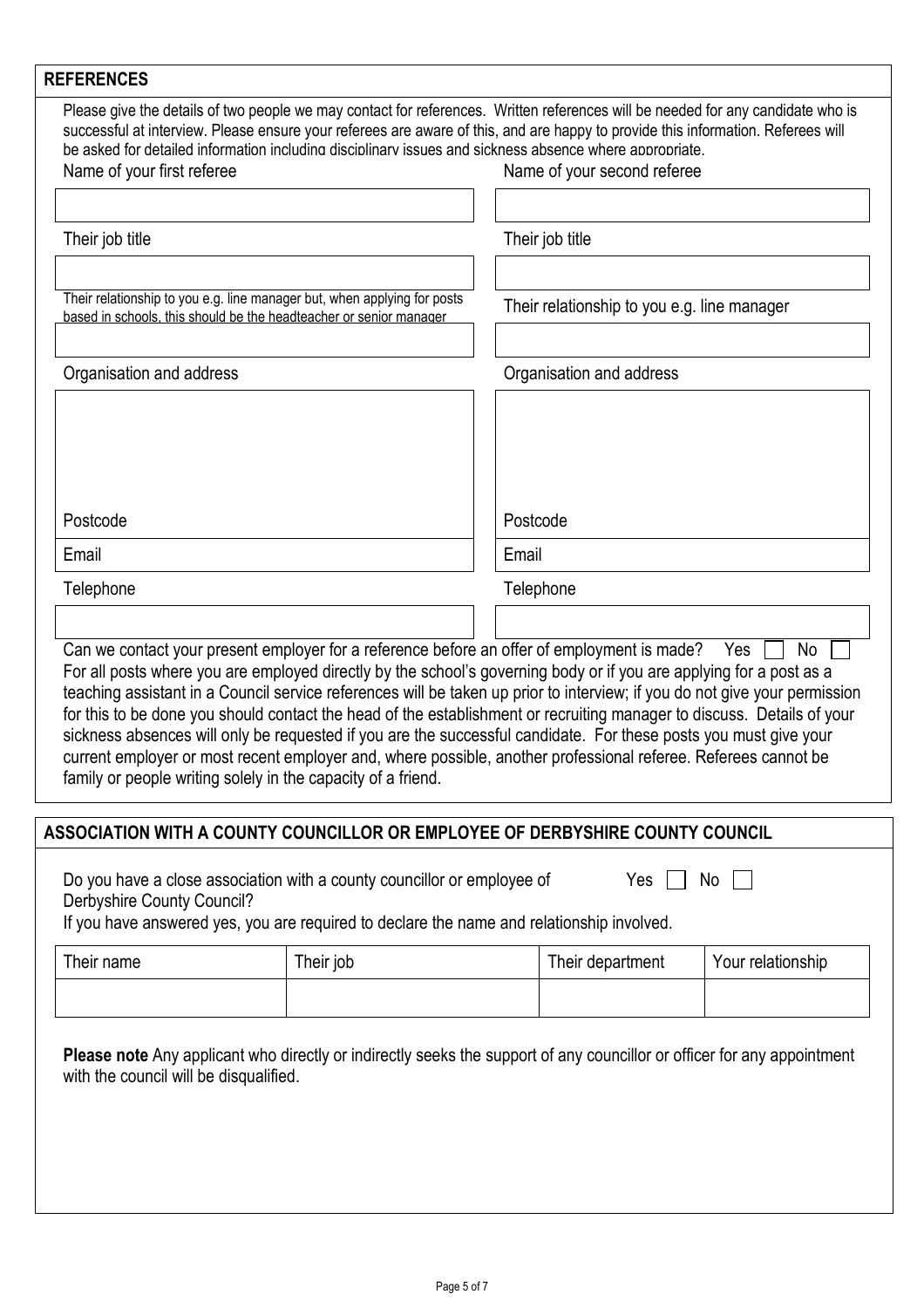### DISCLOSURE OF CRIMINAL RECORDS

If you are the successful candidate we will ask you to disclose any criminal convictions, warnings, reprimands, cautions, or other orders, pending prosecutions, or criminal investigations. We will only take them into account if we consider them relevant to the job for which you have applied. You are not required to disclose offences which are spent under the Rehabilitation of Offenders Act 1974, unless the post for which you have applied is exempt under the Act. For these exempt jobs both spent and unspent offences must be disclosed, unless they are "protected" as defined by the Rehabilitation of Offenders Act 1974 (Exceptions) Order 1975 (Amendment) (England and Wales) Order 2013. If the vacancy for which you are applying requires such a disclosure, this will be stated clearly on the advertisement and the supporting details you will have received with this form. For these posts an offer of appointment will be subject to satisfactory Disclosure & Barring Service clearance. Any information disclosed will be treated in the strictest confidence.

Have you lived or worked abroad in any one country for 6 months or longer at any time since the age of 18?

Yes  $\Box$  No  $\Box$ 

If Yes, please give dates and countries

### **DECLARATION**

I declare that the information on this form is true and accurate. I understand that providing misleading or false information will disqualify me from the appointment or may lead to me being dismissed if appointed to the post.

Privacy Notice - The information contained in this form, and any other information received on or on behalf of the council relating to your application will be processed by the council as part of its legitimate interest in administering the recruitment process. Your personal details will be held only for this purpose and will be shared with our third party recruitment system provider, Giant Precision. Your data will only be accessed by employees in the legitimate performance of their duties and will be held in accordance with the HR retention schedule and in accordance with the Data Protection Act. [2018] and the General Data Protection Regulation. For details of the Council's recruitment system Privacy Notice please see our website.

Signature | Date | Date | Date | Date | Date | Date | Date | Date | Date | Date | Date | Date | Date | Date | D

Please advise us of any other information relevant to the recruitment process so we can ensure every attempt is made to meet your needs. This could include dates when you are not available for interview or any special requirements you may have such as necessary equipment and/or resources to enable you to attend an interview.